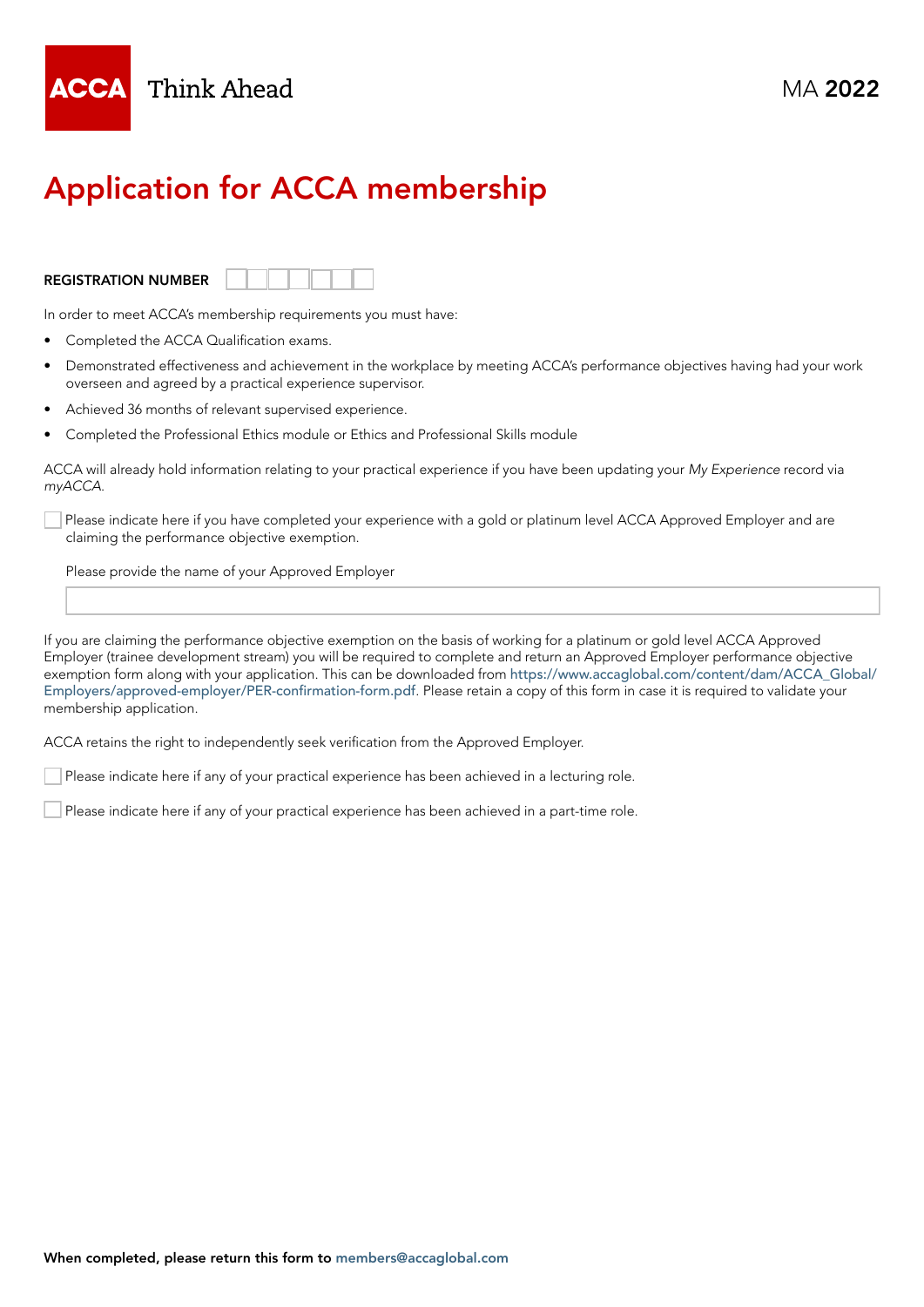| <b>PERSONAL DETAILS</b>          |  |  |
|----------------------------------|--|--|
| $\blacktriangledown$ Forename(s) |  |  |
| $\blacktriangleright$ Surname    |  |  |
| • Date of birth (DD MM YYYY)     |  |  |
| ▼ Honours (classification)       |  |  |
|                                  |  |  |

# PLEASE COMPLETE THE FOLLOWING SECTIONS ONLY IF YOUR DETAILS ARE DIFFERENT FROM THOSE CURRENTLY HELD BY ACCA.

# NEW RESIDENTIAL ADDRESS

# NEW BUSINESS ADDRESS

| $\blacktriangledown$ Job title    |                                                                                               |             |                 |
|-----------------------------------|-----------------------------------------------------------------------------------------------|-------------|-----------------|
|                                   |                                                                                               |             |                 |
| $\blacktriangledown$ Company name |                                                                                               |             |                 |
|                                   |                                                                                               |             |                 |
| ▼ Number/Street                   |                                                                                               |             |                 |
|                                   |                                                                                               |             |                 |
|                                   |                                                                                               |             |                 |
|                                   |                                                                                               |             |                 |
|                                   |                                                                                               |             |                 |
| $\blacktriangledown$ Town/City    |                                                                                               |             |                 |
|                                   |                                                                                               |             |                 |
| $\blacktriangledown$ County/State |                                                                                               |             |                 |
|                                   |                                                                                               |             |                 |
| ▼ Postcode                        | $\blacktriangledown$ Country                                                                  |             |                 |
|                                   |                                                                                               |             |                 |
| Business tel no (incl area code)  |                                                                                               |             |                 |
|                                   |                                                                                               |             |                 |
|                                   | Please indicate the address to which you wish your ACCA correspondence to be sent:            | Residential | <b>Business</b> |
|                                   | Do you wish your town and country of residence to appear in the online Directory of members?: | Yes         | No              |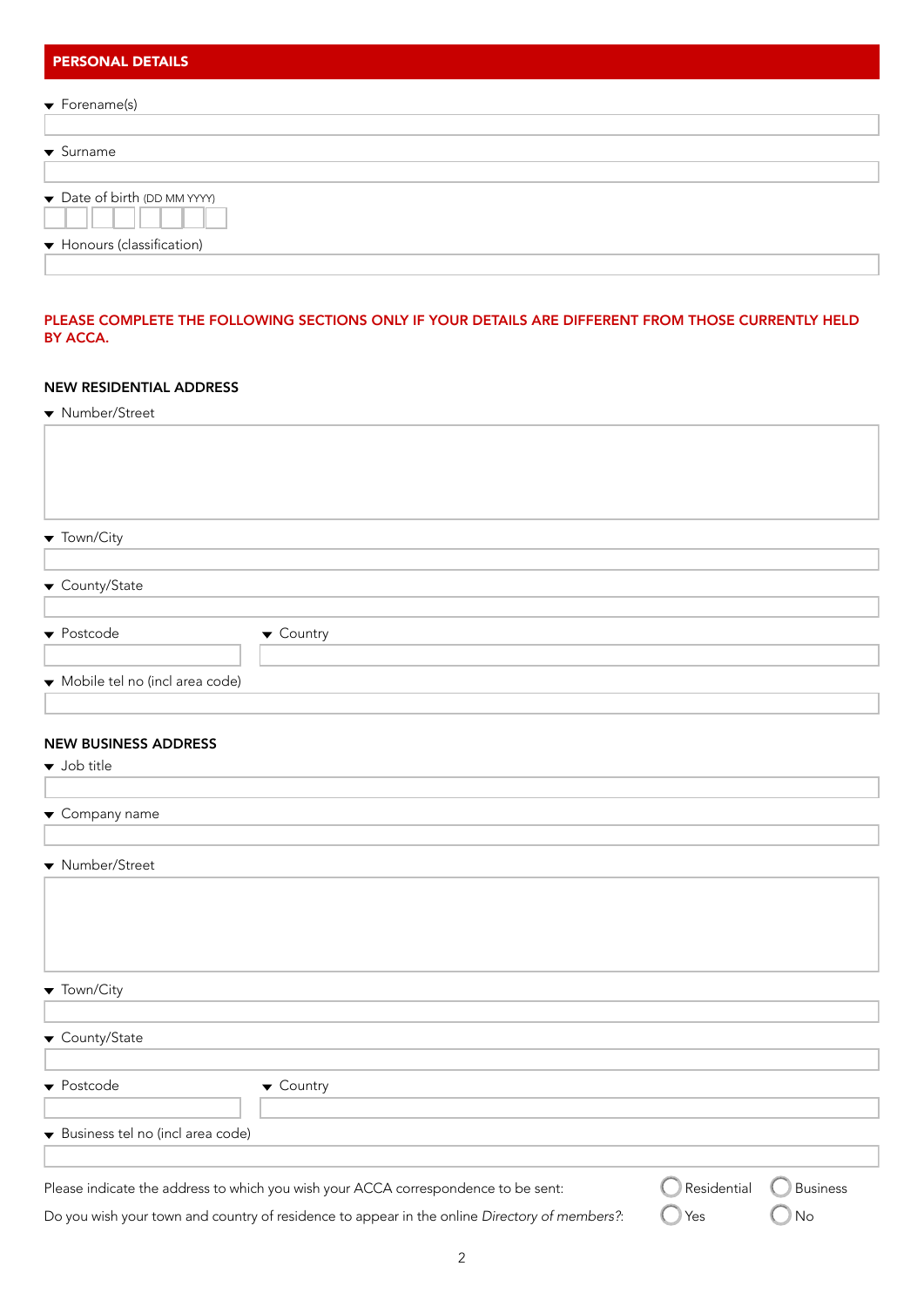## COMMUNICATIONS, MARKETING AND DATA PROTECTION

#### Receiving communications from ACCA

This section sets out certain information and options on how ACCA may communicate with you, the types of information ACCA may send to you and the extent to which ACCA will discuss your details with certain third parties.

#### Email address

Your email address will be used for outbound emails. It must be unique to you and not shared. It is your responsibility to ensure that your email address is correct. ACCA will not accept responsibility for emails being sent to email addresses which are no longer used, which are incorrectly formatted, or which are publicly available.

Email

#### Communication methods

ACCA may communicate with you by e-communications (including email and SMS), phone or by post using the contact details provided by you. E-communications are ACCA's preferred method of sending publications, promotional information and updates, and affiliate/member account correspondence.

Please choose one of the following options:

I would like to receive all correspondence from ACCA by paper

 I would like to receive all correspondence from ACCA by e-communications (including my affiliate/member account correspondence)

 I would like to receive publications and promotional information and updates by e-communications but still receive my affiliate/ member account correspondence by paper.

#### ACCA employers

ACCA often communicates with employers to discuss improvements and ways in which ACCA can provide enhanced support for members and students. When communicating with employers it is often helpful to provide a list of ACCA members and trainees who are working at that company. Do you agree to your details being passed to employers as described above?

$$
\bigcirc Yes \bigcirc N\circ
$$

### Third party promotional material

ACCA would like to keep you informed of products and services from third party organisations that may be of interest, relevance or benefit to you in your studies and career development. All third party organisations are strictly vetted and the mailing/email list is never supplied directly to them. All campaigns are carried out by ACCA or an ACCA approved agency. Do you agree to your details being passed to third party organisations as described above?



#### Data protection

ACCA may use your personal data provided on this form for the purposes of:

- membership administration
- sending you publications and other communications
- responding to enquiries and investigating complaints
- if you are a dual or multi-qualified member, we may share details with your other professional association(s)
- complying with our regulatory obligations.

Once approved as a member, you can update your information through your myACCA account at any time. ACCA may share information with suppliers and our auditors. If you are a dual or multi-qualified member, or applying for a joint scheme, ACCA may share details with your other professional associations(s). Please note that for individuals based outside the UK, your information will be held in ACCA's main information systems which are located in the EU and may be accessed by ACCA's local office in your country of residence. ACCA processes information within the EU, but may also transfer data outside of the EU as part of its operations and service delivery.

#### For residents of China

By filling in this form and ticking the box, I give my consent that ACCA can collect, use, transfer and share the personal information I have entered according to ACCA's privacy notice, to process and contact me about industry news, events, career tips and other information relevant to their qualification or to me via the official email address, our monthly e-magazine, potential and relevant events/activities information.

You can update your information or opt-out from communication at any point by contacting us. ACCA may share information with suppliers and auditors. Please note that for individuals based outside the UK, your information will be held in ACCA's main information systems which are located in the EU and maybe accessed by ACCA's local office in your country of residence. ACCA processes information within the EU, but may also transfer data outside the EU as part of its operations and service delivery.

For more information on how your information and rights are respected, please see our [privacy notice](https://cn.accaglobal.com/privacy/policy.html) (https://cn.accaglobal.com/ privacy/policy.html) or contact [privacy@accaglobal.com](mailto:privacy%40accaglobal.com?subject=)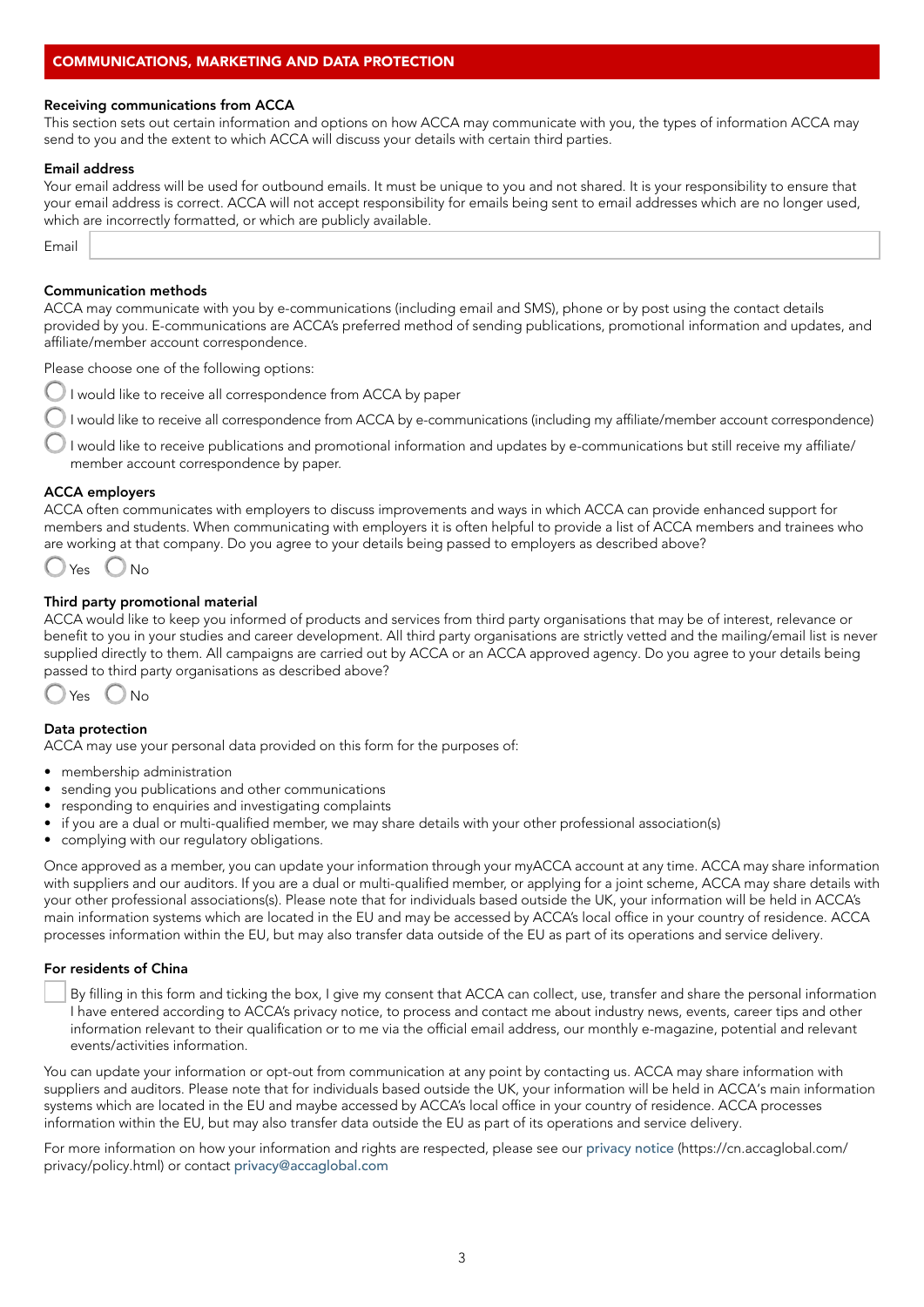#### MEMBERS' NETWORK

A member in the UK or Ireland will be enrolled with the members' network covering his/her residential address, which will involve receiving mailings directly from that members' network.

A member in the United Kingdom or Ireland will be enrolled with the members' network covering his/her employment category, which will involve receiving mailings directly from that network.

This adds value to being an ACCA member by making it easier for you to connect with other members locally or within your sector and to hear about relevant events that you may be interested in attending.

At anytime you can update your details regarding member networks allocation through your *myACCA* account.

# Which best describes your organisation? National organisation Presence in 2–10 countries Multinational organisation PUBLIC PRACTICE Please indicate here if you work in public practice. Please indicate here if you sign or produce any accounts or report or certificate or tax return concerning any persons/organisations financial affairs that may be relied upon by a third party. EMPLOYMENT CATEGORY

#### Nature of firm

If all of the partners/directors are members of ACCA, the firm is Chartered Certified. If all of the partners/directors are members of one, or more, of the Institutes of Chartered Accountants in England and Wales, Ireland or Scotland, the firm is Chartered. If all of the partners/directors are members of ACCA and one, or more, of the above-mentioned Institutes, the firm is Mixed Chartered/Certified. If all of the partners/directors are members of the Association of Authorised Public Accountants, the firm is Authorised. Any other combination of partners/directors, including firms with unqualified partners, is Other.

| Chartered Certified | Mixed Chartered Certified/Chartered<br>Chartered |
|---------------------|--------------------------------------------------|
| <b>AAPA</b>         | Other (specify)                                  |

#### Job category

Which one of the categories below best describes your work?

| General practising services  |                                 |                        |  |  |
|------------------------------|---------------------------------|------------------------|--|--|
| OR specialising in:          | Audit<br>Insolvency             | Taxation               |  |  |
|                              | Management consultancy          | Information technology |  |  |
|                              | Other (specify)                 |                        |  |  |
| Number of partners/directors |                                 |                        |  |  |
| Sole practitioner<br>$2 - 3$ | $10 - 99$<br>$7 - 9$<br>$4 - 6$ | $100+$                 |  |  |

#### Note on obtaining a practising certificate

If you wish to use up to one year of your pre-membership experience towards your eligibility for an ACCA practising certificate or ACCA practising certificate and audit qualification the experience should be obtained in an ACCA Approved Employer – practising certificate development and your workplace mentor must be the training principal or partner. For an ACCA practising certificate and audit qualification your workplace mentor or training supervisor must be an audit principal and your experience must be documented in a Practising Certificate Training Record. ACCA reserves the right to request additional information as deemed necessary.

#### INDUSTRY, COMMERCE OR PUBLIC SECTOR

If you work in industry, commerce or public sector cross this box.

#### Business category

Which one of the categories below best describes your employment?

| Retail/Consumer       | Energy and utilities | Manufacturing/Industry/Engineering | Transport/Distribution |
|-----------------------|----------------------|------------------------------------|------------------------|
| Professional services | IT/Communications    | Pharmaceuticals/Healthcare         | Leisure/Tourism/Travel |
| Banking               | Insurance/Investment | Education                          | Local government       |
| National government   | Not for profit       | Health                             |                        |
| Other (specify)       |                      |                                    |                        |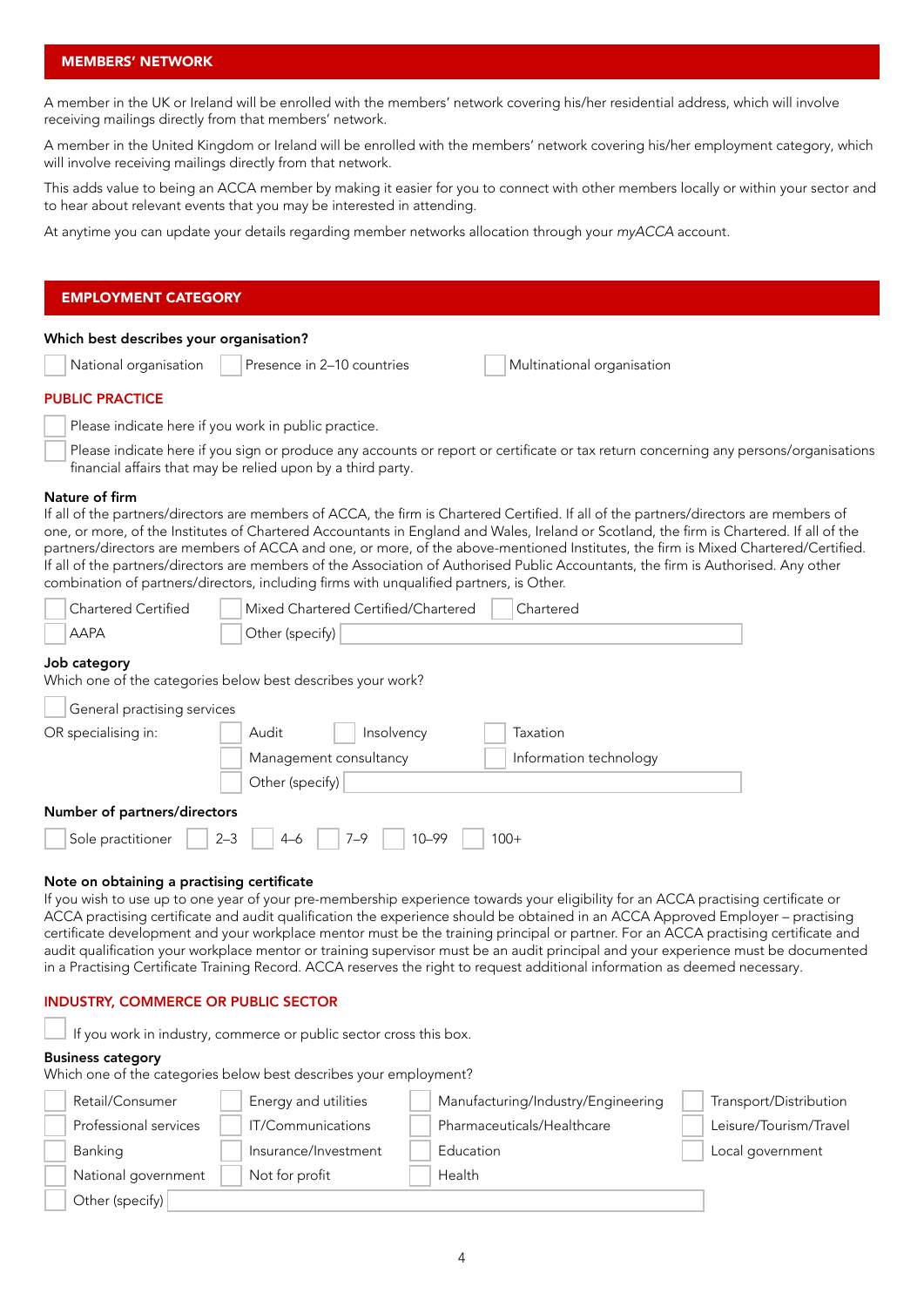#### Job category

Which one of the categories below best describes your work?

| Internal auditing                                                                              | General management | Data processing/Management         | Management accounting |  |  |
|------------------------------------------------------------------------------------------------|--------------------|------------------------------------|-----------------------|--|--|
| Company secretarial                                                                            | Taxation           | Financial management/Treasurership | Financial accounting  |  |  |
| Other (specify)                                                                                |                    |                                    |                       |  |  |
| Number of people in organisation<br>$51 - 250$<br>$11 - 50$<br>251-2000<br>$2001+$<br>$1 - 10$ |                    |                                    |                       |  |  |
| <b>NOT EMPLOYED</b><br>If you are not employed please cross this box.                          |                    |                                    |                       |  |  |

# **DECLARATION**

I understand that when transferring to membership, I could become liable to disciplinary action for events which engage ACCA Byelaw 8, liability to disciplinary action, which occurred before or after I transfer (read Notes section below now).

I confirm I have now read the **Notes** section below and:

- I understand that as a member of ACCA I must adhere and keep updated with the ACCA rulebook at all times. This is available online at <http://www.accaglobal.com/rulebook>
- I understand that if I fail to declare an event which may engage Byelaw 8, or if I provide any false or misleading statement in this form, I may face disciplinary action which may involve an allegation of dishonest conduct, and may also invalidate any decision reached in this application;
- I understand while I am a member of ACCA I will promptly notify ACCA in writing about any event which may engage Byelaw 8;
- I agree to comply with ACCA's Charter, Byelaws, Regulations and Code of Ethics and Conduct;
- I have not been subject to any criminal conviction and/or caution;
- I have not been disciplined by any professional body and/or regulator;
- I have not been subject to any other matters which may engage Byelaw 8 that have not already been brought to the attention of ACCA's Assessment or Investigations Department in writing;
- I understand that the UK Rehabilitation of Offenders Act 1974 does not apply to me (as it does not apply to the professions of chartered accountant, certified accountant) and that I am required to disclose all convictions and/or cautions, including those that are spent, provided that they are not 'protected' as defined by the Rehabilitation of Offenders Act 1974 (Exceptions) Order 1975 (as amended in 2013). The amendments to the Exceptions Order 1975 (2013) provide that certain spent convictions and cautions are 'protected' and are not subject to disclosure;
- I understand that any matters which I have disclosed to ACCA which engage Byelaw 8 will be taken into account when dealing with my application, but that the matters may not automatically stop me transferring to membership;
- I confirm and declare I have included everything ACCA needs to know, and there is nothing else I should bring to ACCA's attention at the present time.

I further undertake that I will only use the designation 'Chartered Certified Accountant' and the designatory letters 'ACCA' (or 'FCCA' when I become a fellow) only while I remain a member of ACCA. I understand that if I engage in any public practice activities or hold myself out to do so (as defined by The Chartered Certified Accountants Global Practising Regulations 3 and 4) as a director, partner, LLP member or principal in an accountancy practice, I will need to hold an ACCA practising certificate or arrange to be placed on ACCA's register of practitioners.

I understand that ACCAs definition of public practice extends beyond audit to incorporate all types of work generally associated with an accountancy practice, such as producing accounts, tax returns, but excluding book keeping services, and requires me to hold an ACCA practicing certificate.

I understand that if I provide external accountancy services as defined by CCAB guidance (which includes book keeping/payroll services or any service which involves the recording, review, analysis, calculation or reporting of financial information, and which is provided under arrangements other than a contract of employment), I must be registered for anti-money laundering supervision with HM Revenue and Customs or another Professional Body Supervisor recognised for such purposes prior to provision of such services. NB: Members outside the UK should check what local obligations they may have regarding anti-money laundering supervision.

I have read, understood and checked my position against the factsheet: *Am I in public practice?* [https://www.accaglobal.com/content/](https://www.accaglobal.com/content/dam/ACCA_Global/Members/Forms/Am%20I%20in%20Public%20Practice.pdf) [dam/ACCA\\_Global/Members/Forms/Am%20I%20in%20Public%20Practice.pdf](https://www.accaglobal.com/content/dam/ACCA_Global/Members/Forms/Am%20I%20in%20Public%20Practice.pdf)

I acknowledge my duty to the public to ensure that the quality of my knowledge and service is maintained after qualification. I therefore accept my responsibility to undertake adequate continuing professional development as directed by Council and specified in the Chartered Certified Accountants' Membership Regulations.

I consent to ACCA processing my personal data as described under the Communications, Marketing and Data Protection section.